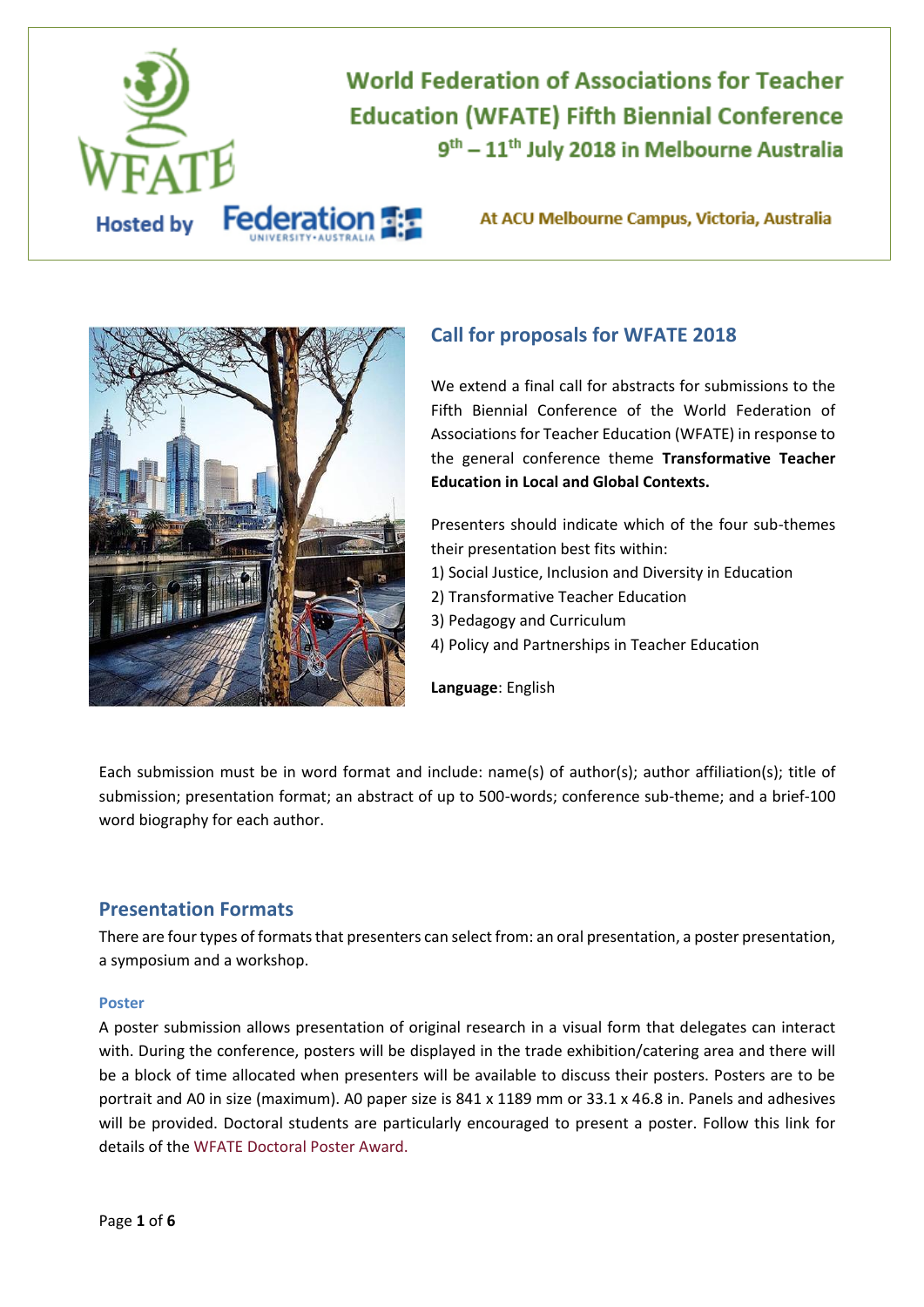

#### **Symposium (includes optional paper submission)**

A symposium provides an opportunity for a scholarly session focussed on a particular theme or topic. Each symposium will be 90 minutes long and can have between two and five contributors. One contributor should be the discussant who provides a plenary discussion of the ideas presented. Abstract submissions for symposia or workshops must be made by the symposium or workshop Chair on behalf of all presenters. The Chair will need to include the details of the session (title and 500-word summary) as well as the abstract of each paper which will form part of the session. Each presenter in a workshop or symposium will need paid registration to ensure inclusion in the programme. The Chair may divide the 90 minutes as they choose, but time should be allocated for opening and closing remarks, presentations, and audience interaction.

#### **Workshop**

A workshop provides an opportunity for individuals or teams to offer a session that is practical and contributes to the learning of conference participants by advancing a deeper understanding of a conference theme or topic. Examples of formats of workshops include: a round table discussion on a particular topic or issue; a workshop where participants explore a specific methodology; or a hands-on practical session. Workshops will be 90 minutes long. Workshop organisers may divide the time slot they are allotted as they choose but they should ensure high levels of audience interaction. It is the responsibility of the workshop Chair to organise any presenters and/or resources required for the workshop.

#### **Oral Presentation (includes optional paper submission)**

An oral presentation allows presenters to present and discuss original research in relation to the conference theme. Each presenter will be provided with a 25 minute presentation time slot. We suggest planning to use this time in such a way that the audience can actively participate in, and engage with, the presentation. Allocated discussion time should be included in the 25 minute presentation time slot.

All submissions, posters and conference presentations must be in ENGLISH.

[Click here to view and download an](file:///E:/WFATE%20Melbourne/call%20for%20abstracts/Abstract%20Proposal%20Form%5bfinal%5d.docx) abstract proposal form. Send an email t[o](mailto:%20%20confsubmissions@worldfate.org) execsecretary@worldfate.org attaching the form.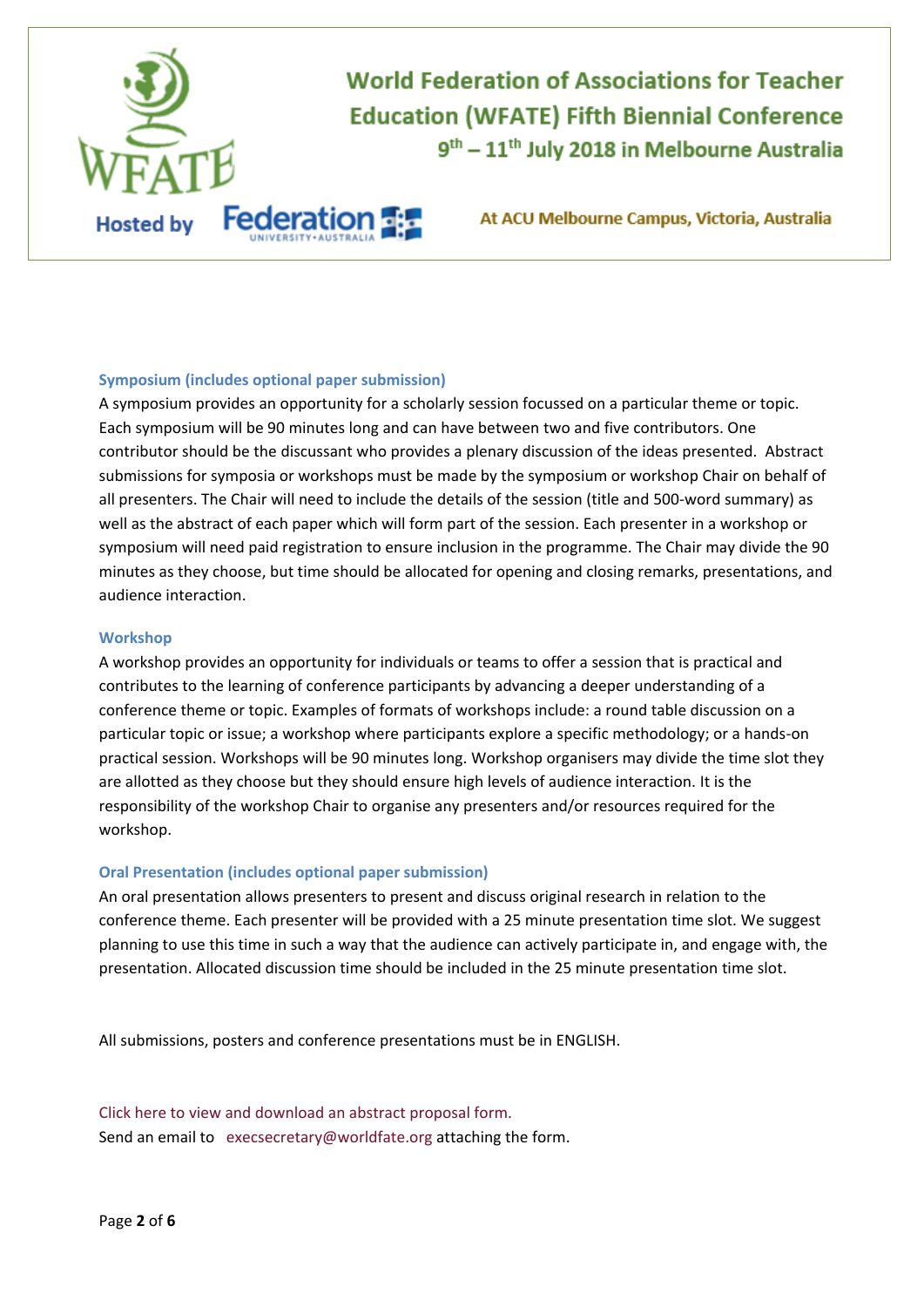

#### **Papers from abstracts of oral presentations or symposia**

Any delegate wishing to present a paper from an accepted abstract of an oral presentation or symposium is invited to submit the paper to the *Journal of the World Federation of Associations of Teacher Education* by the specified date. If it is accepted prior to the conference, the paper can be presented at the conference.

[Submission guidelines for papers](#page-4-0) 

## **Submission Policy**

Proposals can be submitted by one or several presenters, but one member must attend the conference to present on behalf of the team. In order to provide opportunities for as many people as possible to present their work at WFATE 2018 authors may submit only one abstract for each presentation type (i.e. a total of four abstracts, for an oral presentation, a poster, a symposium, and a workshop) where they are the firstnamed author. Individuals may undertake other roles at the conference, e.g. symposium Chair, symposium discussant and may be a subsequent author on a submission that is to be presented by another registered participant as first-named author.

Accepted presenters must register for the conference in order to be included in the conference program.

Abstract submissions for all presentations must be no longer than 500 words.

Abstracts submissions for all presentations will be de-identified and reviewed in a 'blind' process by at least two reviewers from the conference committee.

All abstracts will be provided in the conference programme.

All submissions, posters and conference presentations must be in ENGLISH.

## **Submission dates**

**Final call for proposals is now open and will close on 23 April 2018.**

 Acceptance to authors will be within two weeks of abstract submission. (Please indicate on the abstract proposal form or email if you require earlier confirmation.)

• Full Papers (after notification of acceptance of abstract proposal): submission until 4<sup>th</sup> June 2018. Papers can be 5,000 to 8,000 words, but each paper is reviewed and some exceptions to paper length are made. [See submission guidelines](file:///E:/WFATE%20Melbourne/call%20for%20abstracts/The%20WFATE%20Journal%20paper%20submission%20guidelines.docx) for papers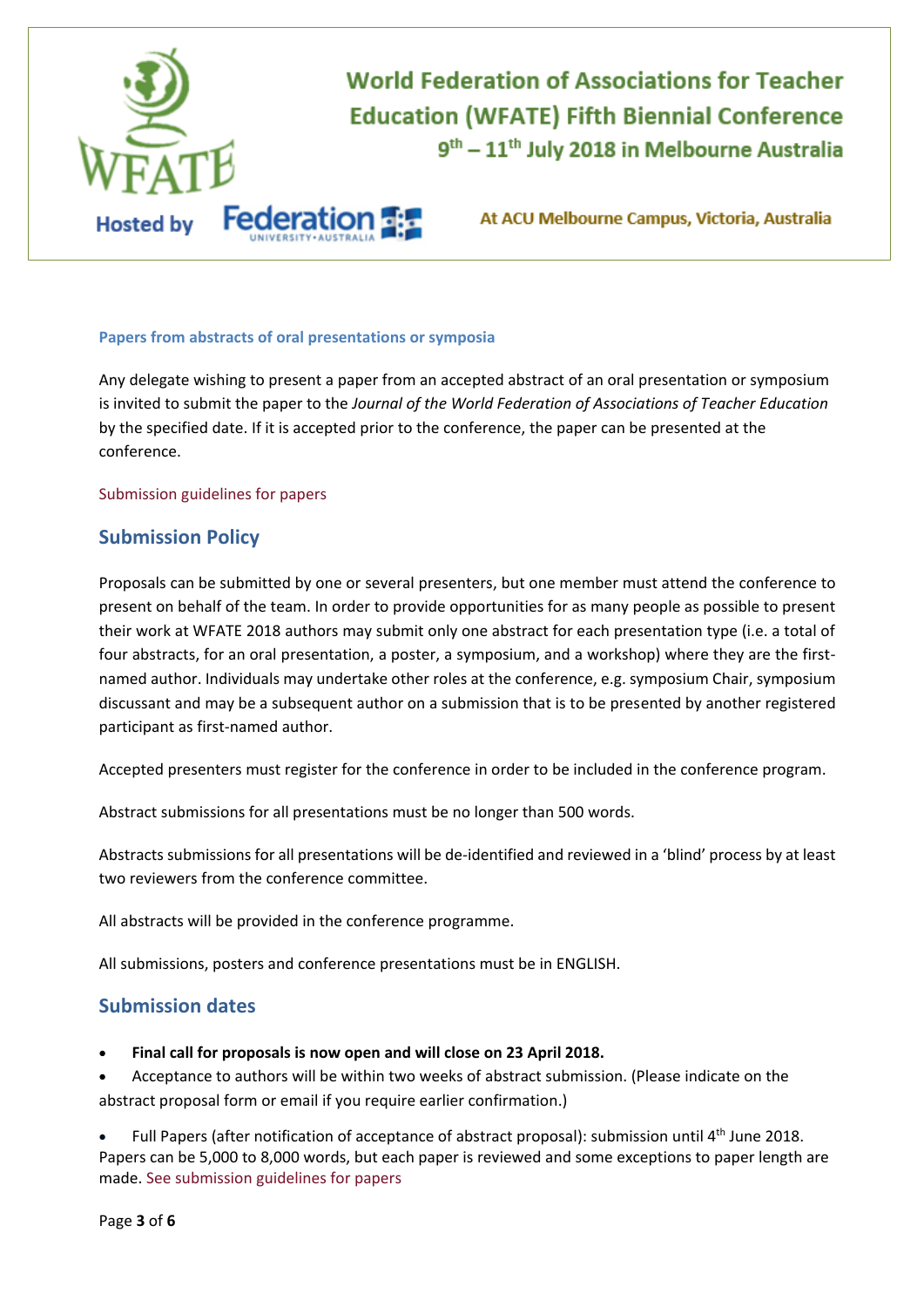

# <span id="page-3-0"></span>**The WFATE Doctoral Poster Award**

The WFATE Doctoral Poster Awards will be granted to one local doctoral student and one international student. These awards are judged by the conference executive committee based on the following merit criteria:

- Poster Layout and Format;
- Relevance to Teacher Education;
- Clearly articulated methodology;

• Presentation of research findings that demonstrate transformation and change in education.

## **Eligibility Requirements**

Postgraduate students who wish to be considered for the award should indicate their eligibility after submitting their proposal for the conference. To be eligible for the WFATE poster award applicants must be;

- enrolled in either a doctoral program at either an Australian University or a doctoral program at an international program;
- the first author of the conference poster proposal;
- be able to attend a minimum of a full day registration;
- present the poster at the scheduled time on Wednesday 11th July 2018.

The selection panel reserves the right to not make an award.

## **Winners of the Poster WFATE Award**

The winners of the Poster WFATE award will be announced by the Chair of the WFATE conference executive committee. A prize of AUD\$250 for a domestic doctoral student and AUD\$250 for an international doctoral student will be awarded.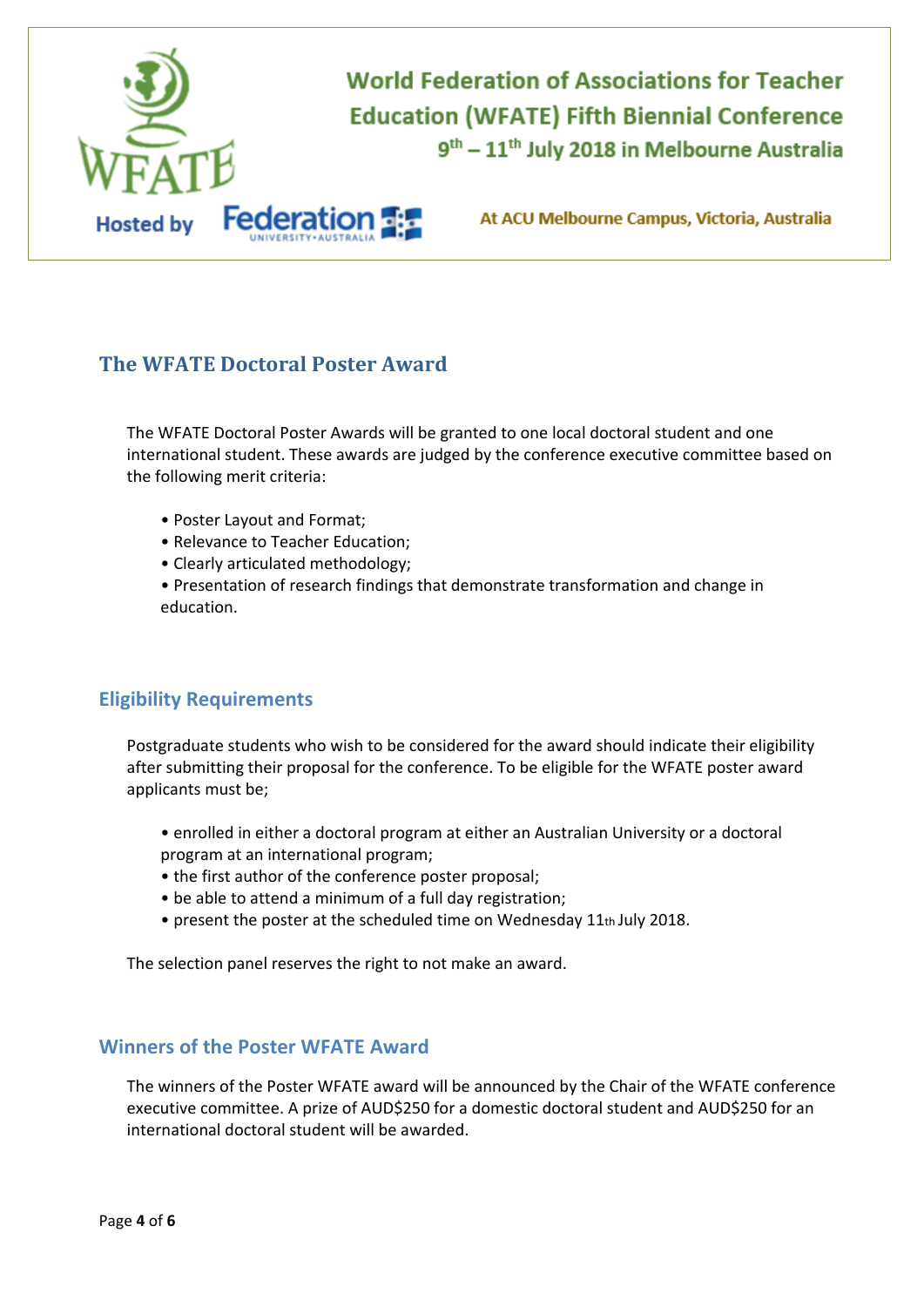

# **The World Federation of Associations for Teacher Education Journal**

## <span id="page-4-0"></span>**Submission Guidelines for Papers**

The WFATE Journal is an electronic educational research and development journal. All articles are peer-reviewed. We publish articles focusing on empirically driven research in major areas of education, carefully developed issue analyses, and clearly focused development articles.

To be reviewed, manuscripts must conform to the following guidelines. The WFATE Journal does not have a copy editor. Thus, authors are responsible for ensuring that their submissions meet the following criteria. Since the journal is an electronic journal, special formatting guidelines must be followed in order to ensure the readability of the paper by reviewers using a wide range of wordprocessing software. Also, the guidelines below and in the template ensure the accurate rendering of the article on our Web site, irrespective of readers' platforms and systems, should it be accepted for publication.

#### **Template Information**

You may choose to use the template information below. Turn off ALL auto-formatting before you begin preparing your manuscript. If you are planning to send us a manuscript prepared outside of the template (e.g., one that had been sent to another publication outlet first), then you may have to "correct" your manuscript for several auto-formats that we will not accept (these are detailed below). To find some of them, use the "View Hidden Characters" command in MS-Word. This will reveal many tabs, extra spaces, and other formats. You will still have to scan your paper for other formats that are not in keeping with submission guidelines.

- 1. Please give the document file a short name. We prefer "lastnameWFATE.doc" (e.g., "troyerWFATE.doc").
- 2. Set up the page size for 8-1/2 x 11 inch paper size (US Letter) with one-inch margins on all sides. All pages must be in portrait layout. Do not use a landscape layout for any pages.
- 3. TITLE (14-PT TIMES OR TIMES NEW ROMAN FONT, ALL BOLD, JUSTIFY LEFT) and include: AuthorFirst AuthorLast, Affiliation
- 4. ABSTRACT (Title in 12-POINT, ALL CAPS, ALL BOLD)
	- o Abstract body in Italic 12-point Times New Roman or Times Font.
	- o Use a new page and repeat title.